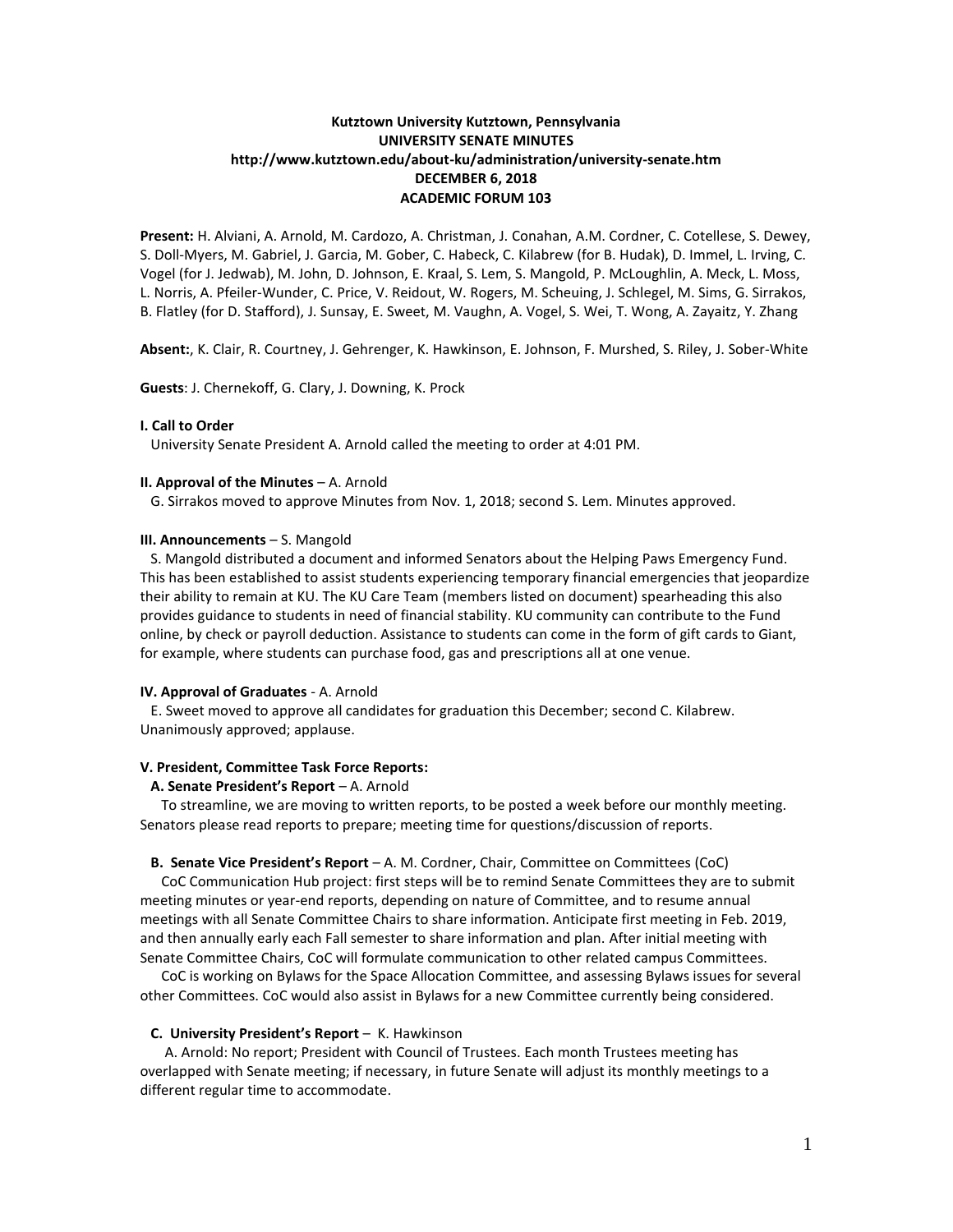# **D. Student Government Board (SGB) Report:**  $- E$ **. Sweet**

 1. Interviews for Student representative on Council of Trustees begins Monday; the Committee is on schedule to submit a nominee to the Governor's office before end of Winter Break.

2. SGB has concluded initial budget procedures; currently considering appeals.

 3. In February, SGB will hold its biannual House of Representatives event, in which all clubs & organizations are welcome to meet with SGB.

4. SGB held its new member elections with over 700 voters participating; robust turnout.

# **E. Chief Assessment Office Report** - K. Prock

A. Arnold: Report is posted to Senate web page to consult and share with constituents.

 P. McLaughlin: Feb. 1 deadline for remaining SLOs not assessed in Fall 2018: math is already far behind & likely will not be able to meet this. Will there be repurcussions?

 K. Prock: no; but departments can still submit rubrics for Spring 2019 even if they can not implement assessment on time.

A. Arnold: So there is a Plan B?

K. Prock: Yes.

A. Arnold: K. Prock's office is there to support development of assessment plans.

### **VI. Unfinished Business** - A. Arnold

A. Arnold asks Senators to raise key issues with Constituents.

 A. First Week(s) Problem Memo: originally focused on timely book orders. It's expanded to include late registration, Drop/Add, & "Sabbatical Week" ["Syllabus Week"]

 J. Downing: Continued improvement in timely submissions of text & materials adoptions; nearly 90%, up from 63% this time last year. Bookstore will reach out to faculty with Indep. Study/Individualized Instruction.

 A. Arnold: Registrar's office will email late registrants with a copy to faculty; helpful to know who is new to class to ensure they receive first day handouts & any assignments.

A. Arnold: We also need to address "Syllabus Week": some faculty start slowly due to Drop/Add.

B. Academic Policy Report - D. Mace, Chair, Academic Standards & Policy Committee (ASPC)

 ACA-086: Regalia Policy: Tabled until February 2019 meeting. President Hawkinson has arranged for students graduating with honors (summa cum laude, etc) to receive diplomas first to acknowledge their academic achievement. Faculty will be invited to go to the student robing area prior to the ceremony to congratulate graduates.

C. Verification of Attendance (Ninth Week)

A. Arnold: Productive discussion with the Registrar has occurred; this Business is concluded.

### **VII. New Business**

A. Elections, President and Secretary **-** J. Garcia

J. Garcia opened consideration of electing Senate President.

 P. McLouglin: Point of Order: Constitution Article 2, sections F 3,5,6,10: election deadlines and posting of statements so Senators are informed prior to voting, have not been followed.

A. Arnold: We can improve in future. Meanwhile, we have only one candidate for each position.

 P. McLouglin: In future, follow Constitution. It would be proper to vote to suspend the rules to conduct this election.

A. Arnold: Important, but would mean suspending Constitution.

Does anyone want to nominate for President?

 A. Zayaitz moved to close nominations; second P. McLoughlin. Motion approved. Election Committee distributed ballots.

J. Schlegel: Point of Order: open floor for nominations for Secretary.